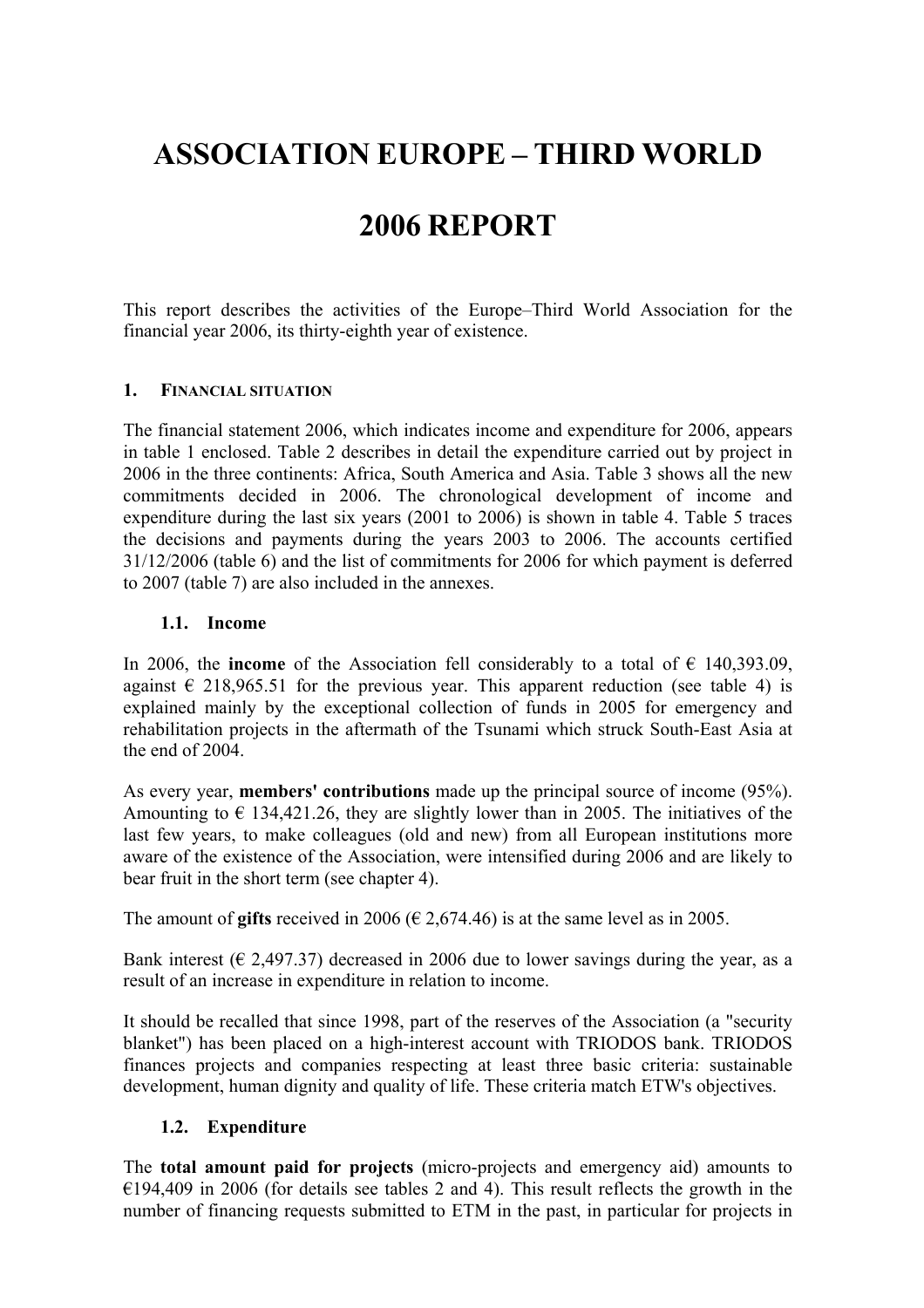support of Tsunami victims. Given the increase in expenditure in 2006, these by far exceed the income of the same year, and thus brought down the reserves to a more normal level. Examination of expenditure by project (see table 2) underlines clearly the predominance of projects in Africa, compared to South America and Asia. Of the 2006 commitments, 83% were paid in the same year; while a balance of  $\epsilon$  23,500 remains to be paid in 2007 (see table 7).

Apart from expenses incurred for organizing the General assembly, **the Association's overheads** accounted for 1.08 % of actual expenditure. In terms of the overall 2006 budget, this percentage amounts to only 0.69  $\frac{1}{2}$ .

### **2. FINANCING OF PROJECTS AND OTHER AID**

In 2006, the Association decided to finance 18 new projects (see table 3) for an amount of  $\epsilon$  133,388. If one adds to this amount the payments relating to commitments made in 2005 but not paid before 31 December 2005,  $\epsilon$  194,409 was devoted to project funding in 2006.

Although lower than the sum that was actually paid in 2005 ( $\epsilon$  213.110), this is definitely higher than in 2004 and even more so than the unusually low 2003 level (cf. table 4).

This results from the support granted in the aftermath of the Tsunami of December 2004, which was committed during the 2005 financial year, but actually paid during 2006. When focusing on projects "traditionally" supported by ETM, 2006 can be considered a rather modest year, clearly lower than the previous year though much higher than that of 2003.

The **geographical distribution** of financing for 2006 is as follows (cf. table 2):

| - Africa: | 17 projects in 11 countries for an amount of          | € 119,283         |
|-----------|-------------------------------------------------------|-------------------|
|           | - America: 5 projects in 4 countries for an amount of | $\epsilon$ 27,200 |
| - Asia:   | 4 projects in 2 countries for an amount of            | $\epsilon$ 47,926 |

Africa, with almost 62% of financing, benefited most from our support.

The relatively high overall amount granted to Asia is explained by the financing of largescale projects as part of the rebuilding operations after the December 2004 Tsunami .

Other than this large-scale financing, the average of financing by projects is around  $€7.400$ . This results from our deliberate choice of limiting our support to relatively small projects which, precisely because of their small size, have difficulties finding other sources of funding.

The **main activities** supported in 2006 are as follows:

- agriculture and livestock-farming, and the conservation, marketing and processing of agricultural products (4 projects);
- vocational training  $(5)$ ;

 $\overline{a}$ 

- water supply and cleansing  $(3)$ ;
- safeguarding the environment: urban waste recycling (1), reforesting (1),

<sup>1</sup> It should be recalled that ETM benefits from the hospitality of the community institutions.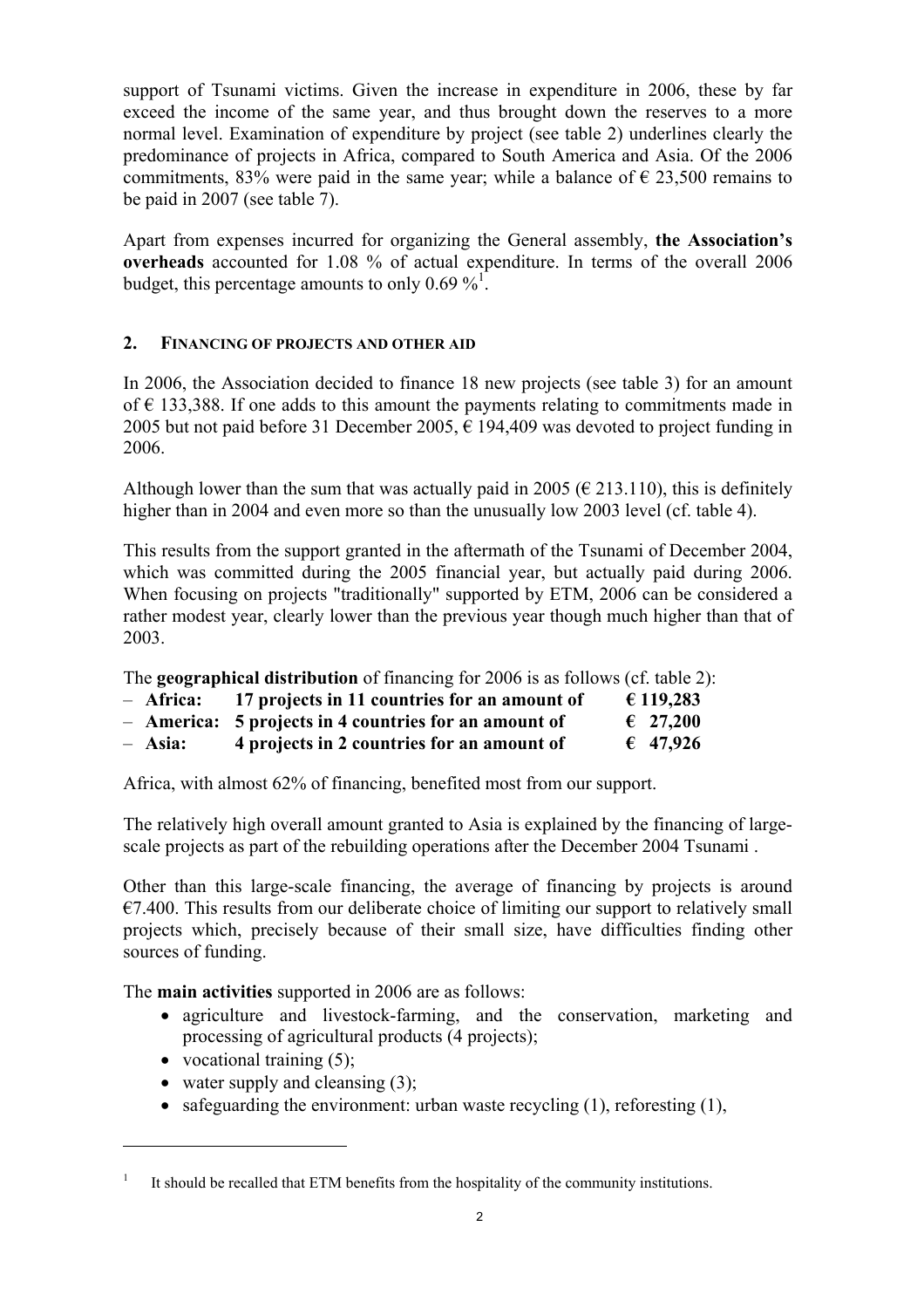• various sectors linked to improvement of living standards: food stalls (1), rural roads and bridges (1), marsh rehabilitation (1) and one health care project for children.

2 of the 18 new projects benefited women primarily and 6 benefited young people.

## **3. MONITORING OF AID**

As usual, the Project Group used its weekly meetings to **welcome promoters**, either to give them the opportunity to report on the implementation of projects supported by ETW, or to present proposals for new projects. They were 15 in total and the countries concerned were Bolivia, Cambodia, the Congo (DRC), Ethiopia, India and Madagascar.

During the year, 28 projects were the subject of an **internal evaluation**, in the form of a "follow-up report" assessed by a member of the Project Group, and **were** deemed **completed**. This concerned 24 normal development projects, 1 of emergency aid from ETW own resources, for victims of the Tsunami, and 3 rehabilitation projects for tsunami victims supported jointly by ETW and the European Commission Staff Committee.

Though the degree of success differed from one project to another and though the impact of certain projects has to be measured in the long term, the conclusion of all evaluations was positive, except for a project for the production of table fowl in Cameroon, which suffered from competition from highly subsidized chickens imported from the European Union.

#### **4. AWARENESS-RAISING AND COMMUNICATION**

This year again, the need to welcome new members was a major concern for the Committee. The attempt to renew our PR material (booklet, leaflet…) with a more modern and dynamic design with the help of the IHECS students did not bear the expected results, and the Committee felt the need to re-focus and stimulate these efforts.

The 'awareness-raising group' was therefore created. Acting under the aegis of the Committee, its role is to coordinate the various activities that aim to raise awareness among officials and other agents of the institutions of the problems associated with development questions, and to increase the number of new members.

 In acknowledgement of the fact that efficient communication requires financial resources to secure expert help (graphic artists, better quality printing, etc.), the Committee, for the first time in the history of the Association, released a budget which, though tiny, enabled us to ask qualified persons to work on the design of a model pamphlet and the transforming of our intranet site into an internet website at the beginning of 2007.

Similarly, the general information booklet was updated, and will be printed and distributed to all EU institution staff in 2007.

The Association also continues to produce its "**information** l**etter"** which it regards as a privileged means to make its existence and its activities better known to the staff of the European Institutions.